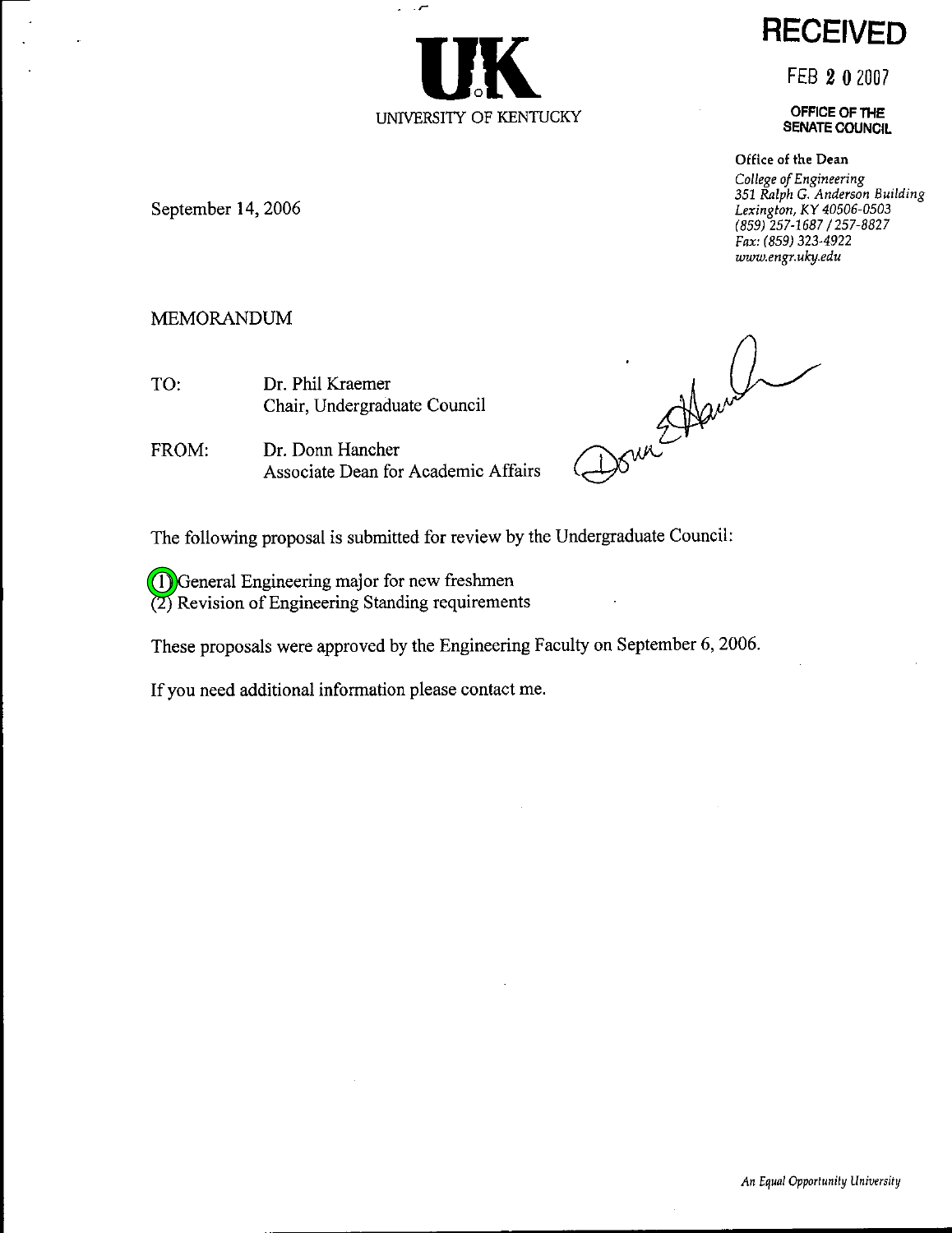# **RECEIVED**

FEB 2 0 2007

OFFICE OF THE

**SENATE COUNCIL** 

## **College of Engineering Faculty Meeting** September 6, 2006 **Undergraduate Changes Proposed to University Senate**

Approval is being requested by the College of Engineering for changes in two student issues.

Item 2 proposes more consistency amongst the programs on their requirements for lower level students to qualify for upper division standing earlier in their career. This was a serious problem given to the College on recent accreditation visits.

Both of these Items were approved at a COE Faculty Meeting on September 6, 2006.

### Item 2: REVISION OF ENGINEERING STANDING REQUIREMENTS

Students can request qualification for Engineering or CS Standing after a. completing the required set of engineering standing courses in the first 3 Semesters of the published curriculum in their chosen program.

A maximum GPA of 2.5 can be required by programs using the courses b. specified by the program to calculate a student's GPA. The criteria must be approved by the Dean. If a program has an over-enrollment problem, it can request a raise in the GPA with the Dean's approval. Changes can only be requested annually to protect students.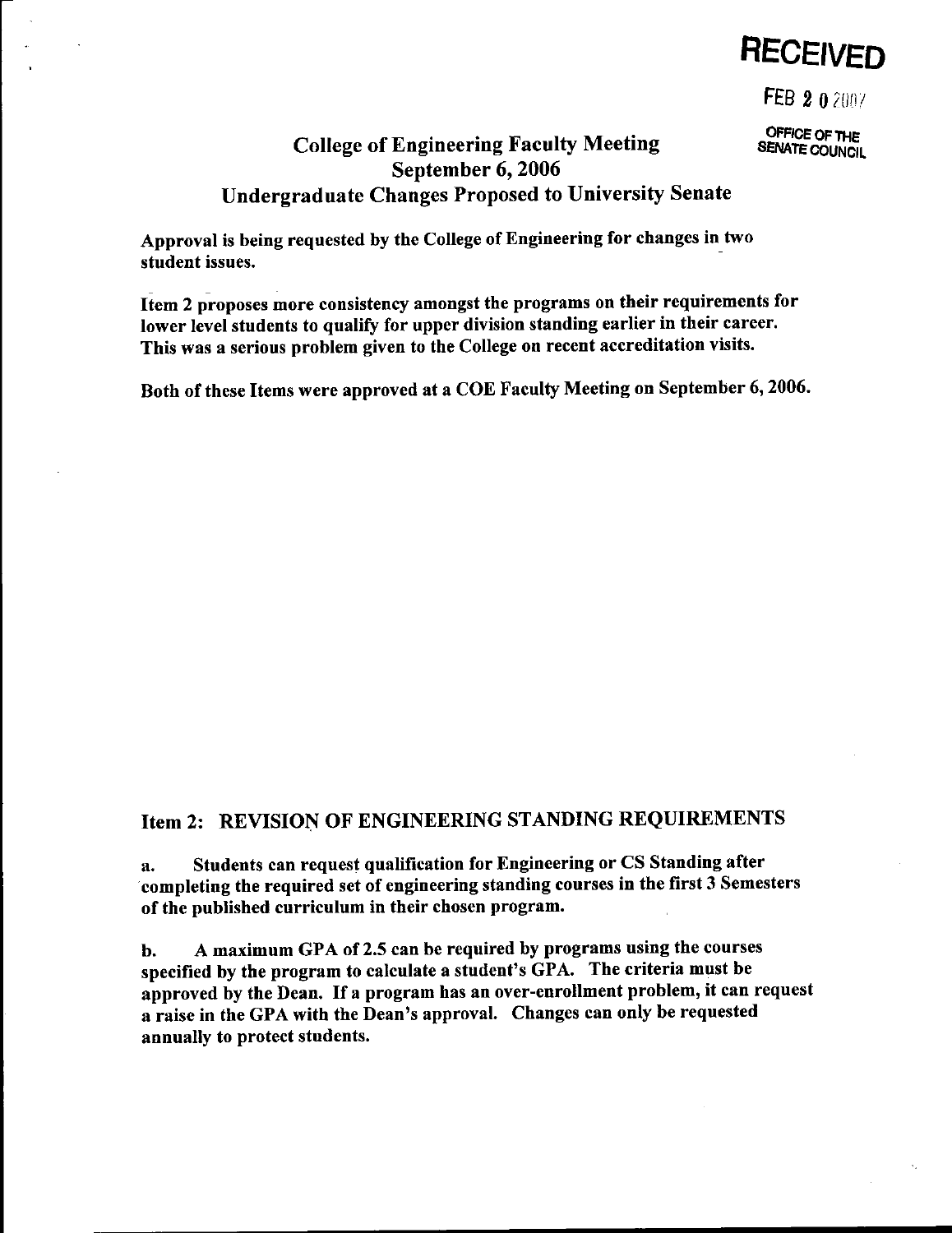# **RECEIVED**

FEB 2 0 2007

### OFFICE OF THE **SENATE COUNCIL**

### **Engineering Standing Admission**

Admission to engineering standing in a degree program is necessary in order to be granted a baccalaureate degree in engineering or computer science. Specific departmental requirements for admission to engineering standing are noted below. The same criteria are applied to transfer students with the equivalence of courses determined by the Director of Undergraduate Studies. A student must apply to the specific department for admission to engineering standing. Note: The cumulative grade-point average includes all collegelevel work taken at the University of Kentucky or elsewhere.

Students can request qualification for engineering standing after completing the required set of standing courses in the first 3 semesters of the published curriculum in their chosen program. Each program can specify its engineering standing requirements, but no program may specify a GPA higher than 2.5 for engineering standing.

Requirements by a program for engineering standing may include many items, such as courses counted in first three semesters, repeat options allowed, number of applications for engineering standing allowed, restrictions on taking upper level courses, minimum course grades, etc. A student should refer to the UK Bulletin and the Undergraduate Advisor in their program of choice to identify the specific requirements.

Biosystems and Agricultural Engineering: Completion of a minimum of 35 semester hours acceptable towards the degree in biosystems and agricultural engineering with a minimum cumulative grade-point average of 2.50. Completion of ENG 104, MA 113, MA 114, MA 213, CHE 105 and PHY 231 with a minimum cumulative GPA of 2.5 in these courses. University repeat options may be utilized as appropriate. Students who do not meet these GPA requirements may request consideration based upon departmental review if both of these GPA values are 2.25 or greater.

Chemical Engineering: Completion of CHE 105, CHE 107, CHE 115, MA 113, MA 114, MA 213, PHY 231, PHY 241, ENG 104 with a minimum cumulative gradepoint average of 2.50 in these courses. Completion of CME 199 and CME 200 with grades of C or better. University repeat options may be applied as appropriate.

Civil Engineering: Completion of CE 106, CE 120, CE 211, CHE 105, CHE 107, EM 221, ENG 104, MA 113, MA 114, MA 213, PHY 231, PHY 241 with a minimum cumulative grade point average (GPA) of 2.50 in these core classes and a C or better in each of the listed courses as well as 45 or more semester credit hours. University repeat options may be utilized. Students who do not meet this GPA requirement may request consideration based upon departmental review if this core GPA is 2.25 or greater. Students are limited to two applications for engineering standing.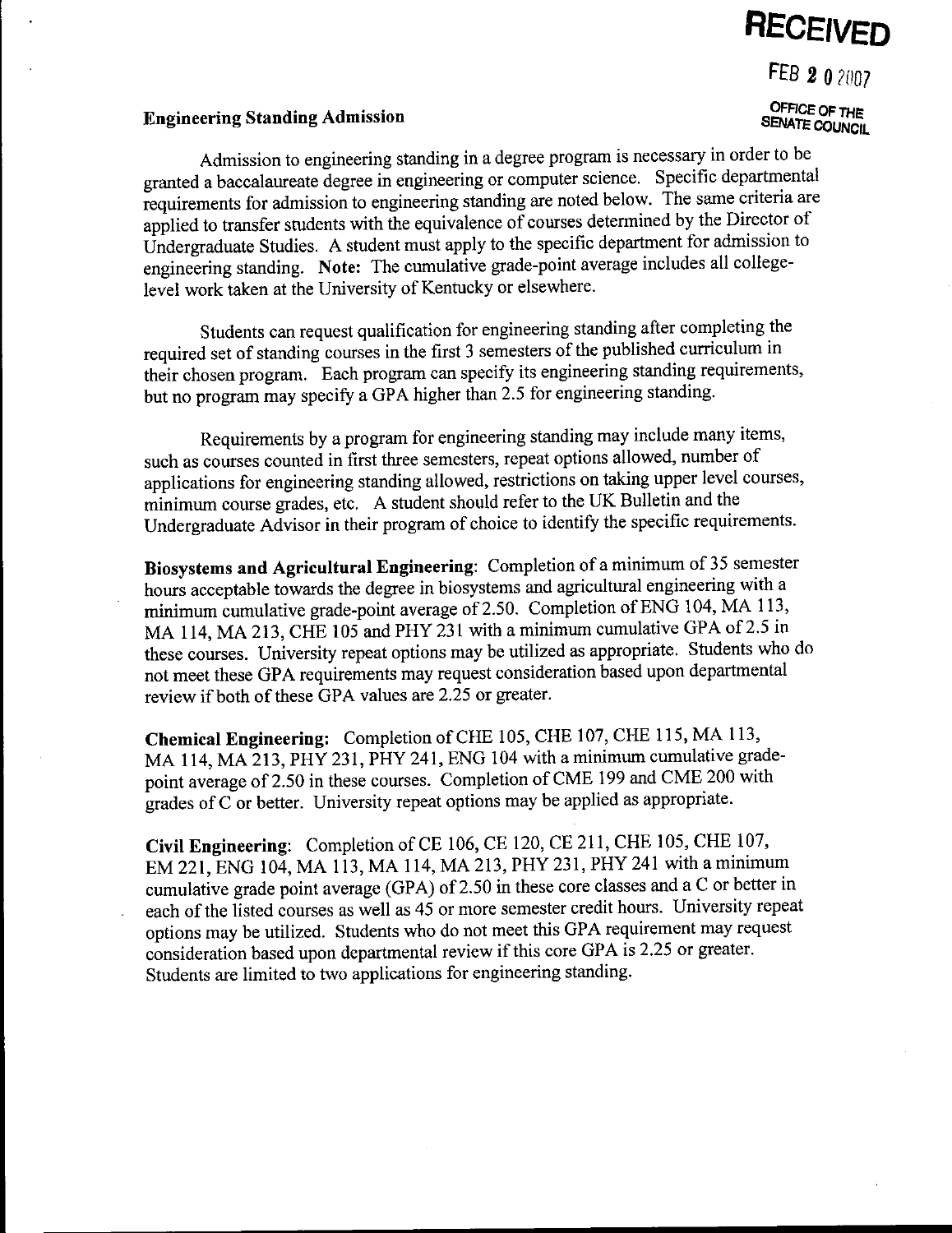Computer Engineering: Completion of a minimum of 35 semester hours acceptable towards the degree in engineering with a minimum cumulative grade point average of 2.50. Completion of MA 113, MA 114, MA 213, PHY 231, CHE 105, and ENG 104 with a minimum cumulative GPA of 2.50 in these courses. Completion of EE 211, EE 280, CS 115 and CS 215 with a minimum cumulative GPA of 2.50 in these courses. University repeat options may be utilized as appropriate. In addition, the Electrical and Computer Engineering Department will not permit a third admission into any of these courses. Students who do not meet these GPA requirements may request consideration based upon departmental review if the first two GPAs are 2.25 or greater and they receive a C or better in EE 211, EE 280, CS 115 and CS 215.

In order to graduate and take most of the 300 level and above **Computer Science:** computer science courses, a student must attain engineering standing. To attain engineering standing a student must complete the following courses with a grade-point average of at least 2.50: ENG 104 Writing: An Accelerated Foundational Course, MA 113 Calculus I, MA 114 Calculus II, CS 100 The Computer Science Profession, CS 115 Introduction to Computer Programming, CS 215 Introduction to Program Design, Abstraction, and Problem Solving, CS 275 Discrete Mathematics, PHY 231 General University Physics, PHY 241 General University Physics Laboratory

Electrical Engineering: Completion of a minimum of 35 semester hours acceptable towards the degree in engineering with a minimum cumulative grade point average of 2.50. Completion of MA 113, MA 114, MA 213, PHY 231, CHE 105, and ENG 104 with a minimum cumulative GPA of 2.50 in these courses. Completion of EE 211 and EE 280 with passing grades. University repeat options may be utilized as appropriate. In addition, the Electrical and Computer Engineering Department will not permit a third admission into any of these courses. Students who do not meet these GPA requirements may request consideration based upon departmental review if the first two GPAs are 2.25 or greater and they receive a C or better in both EE 211 and EE 280.

Materials Engineering: Completion of CHE 105, CHE 107, CHE 115, MA 113, MA 114, MA 213, PHY 231, PHY 241, ENG 104 with a minimum cumulative gradepoint average of 2.50 in these courses. Completion of MSE 201 with a grade of C or better. University repeat options may be applied as appropriate.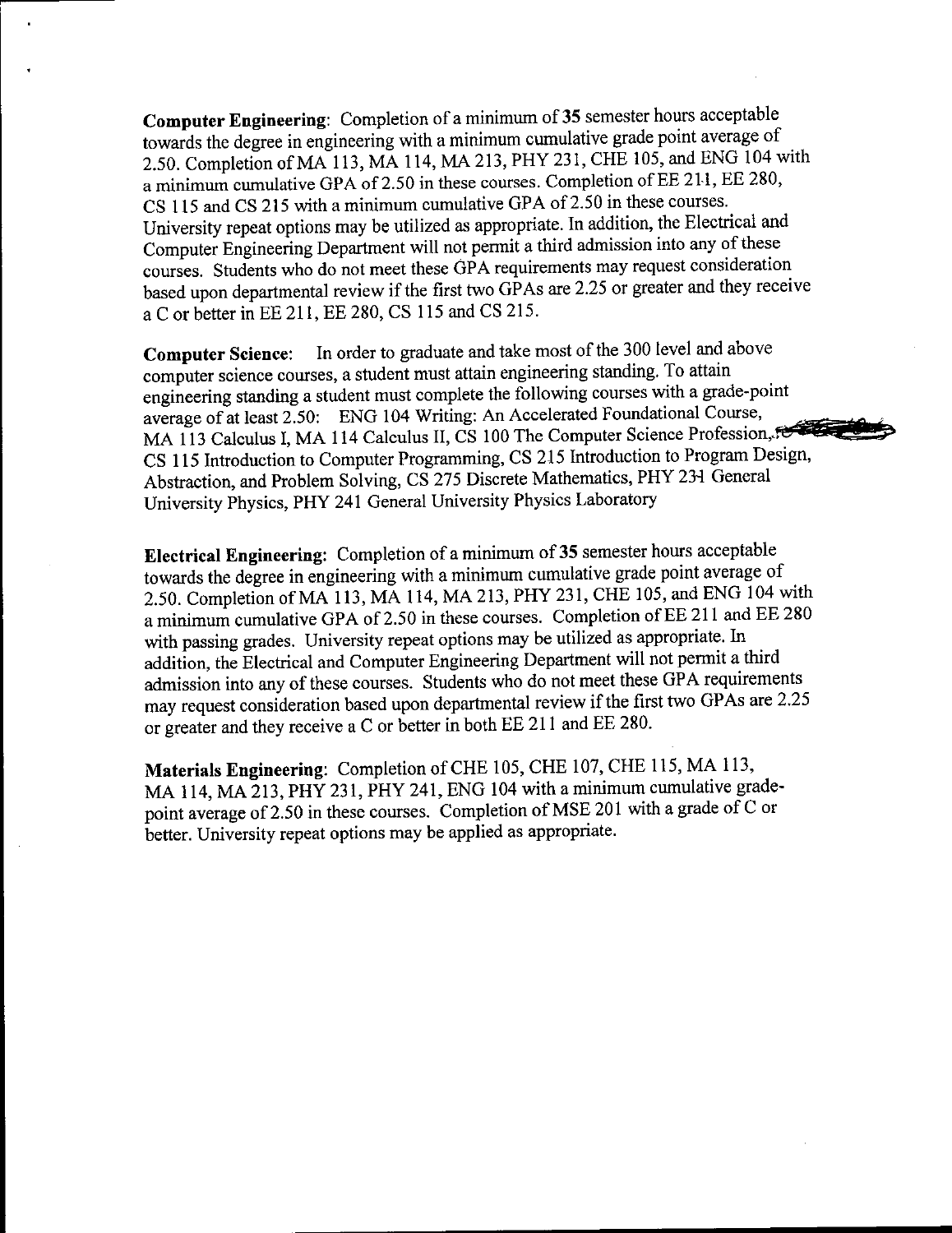Mechanical Engineering students must have completed at **Mechanical Engineering:** least 35 semester credit hours applicable to the degree program with a minimum cumulative GPA of 2.500. In addition, completion of ME 101, ENG 104 (or ENG 101 and ENG 102), CHE 105, MA 113, MA 114, MA 213, PHY 231 and PHY 241 with a minimum cumulative GPA of 2.5000 or higher is required. Transfer students who have received more than 35 hours transfer credit in the degree program will be considered without the inclusion of ME 101. A student may exercise one of his/her official University of Kentucky Repeat Options to improve this grade point average. Written request for exception to the allowed number of repeats should be submitted to the Director of Undergraduate Studies. In no case will there be an exception made to the minimum acceptable grade point averages listed above.

Mining Engineering: Completion of a minimum of 35 semester hours acceptable towards the degree in mining engineering with a minimum cumulative grade-point average of 2.50. Completion of ENG, 104, MA 113, MA 114, MA 213, CHE 105 and PHY 231 with a minimum cumulative GPA of 2.5 in these courses. University repeat options may be utilized as appropriate. Students who do not meet these GPA requirements may request consideration based upon departmental review if both of these GPA values are 2.25 or greater.